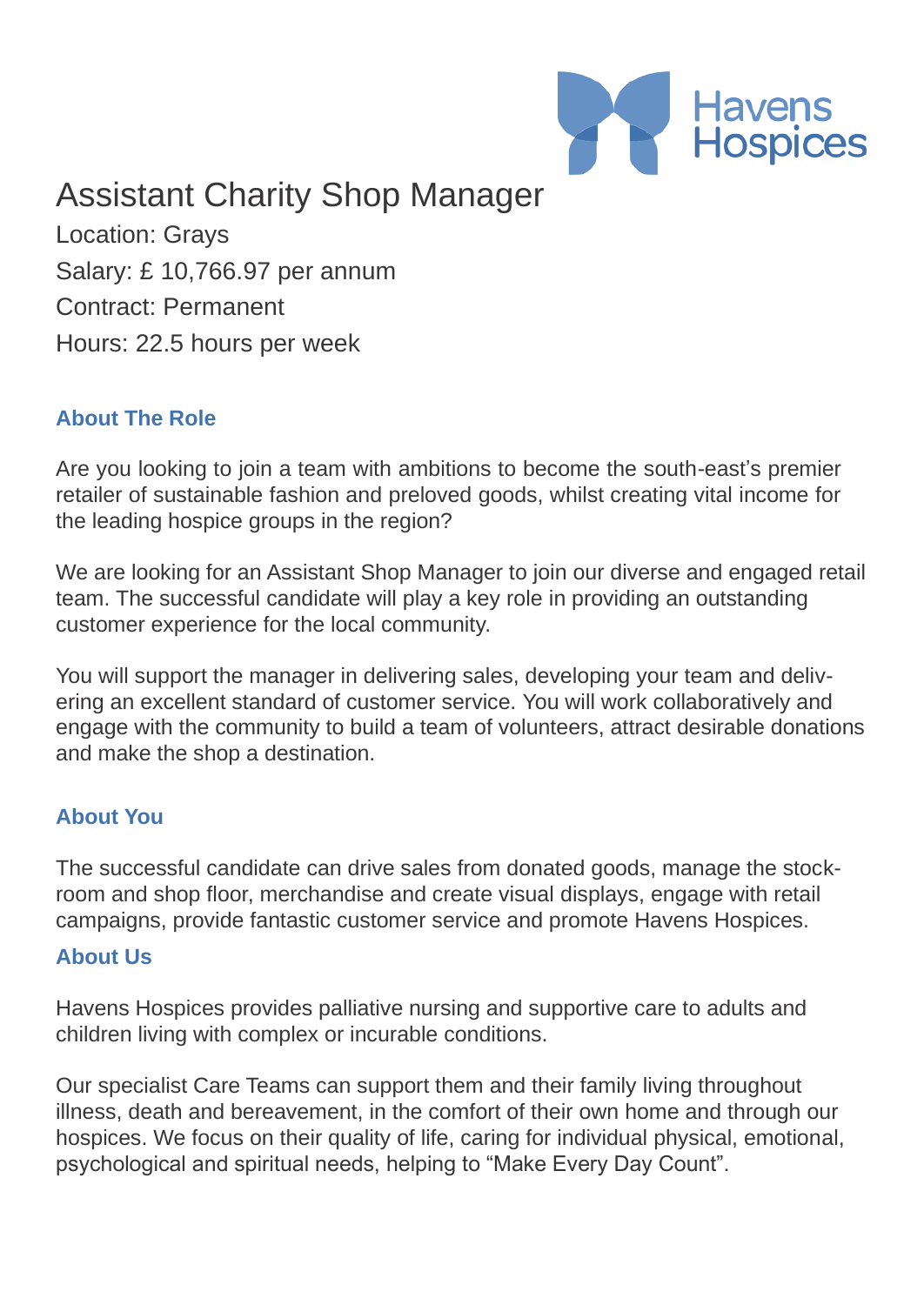# **Core Responsibilities**

- To effectively manage the day to day running of the shop staff and volunteers
- To communicate with the shop manager in the development of your shop
- To manage stock, maximise profit and minimise costs
- To monitor and achieve all sales targets
- To provide effective leadership and encourage the team to maximise potential
- To succesfully manage a team of volunteers
- To promote the work of Havens Hospices

# **Purpose of Role**

- Providing excellent customer service which will maximise sales and profitability
- Supporting the manager in generating sufficient stock through contact with donors
- Managing the shop and volunteers in the absence of the manager
- Representing Havens Hospices in a professional manner.

# Key Relationships (internal) Key Relationships (external)

- Area Manager Customers
- Shop Manager Donors
- Volunteers
- Trading Head Office

# **Working For Havens Hospices**

As a valued member of our team, raising vital income for our group of hospices, you can expect the following benefits:

- 33 days annual leave (pro-rata) (Including Bank Holidays)
- Salary sacrifice scheme for pension
- Competitive pension schemes and NHS pension for continuing members
- Learning and Development team committed to personal and professional development, offering a number of education opportunities
- Life Assurance
- Employee referral bonus
- Wellbeing sessions (monthly)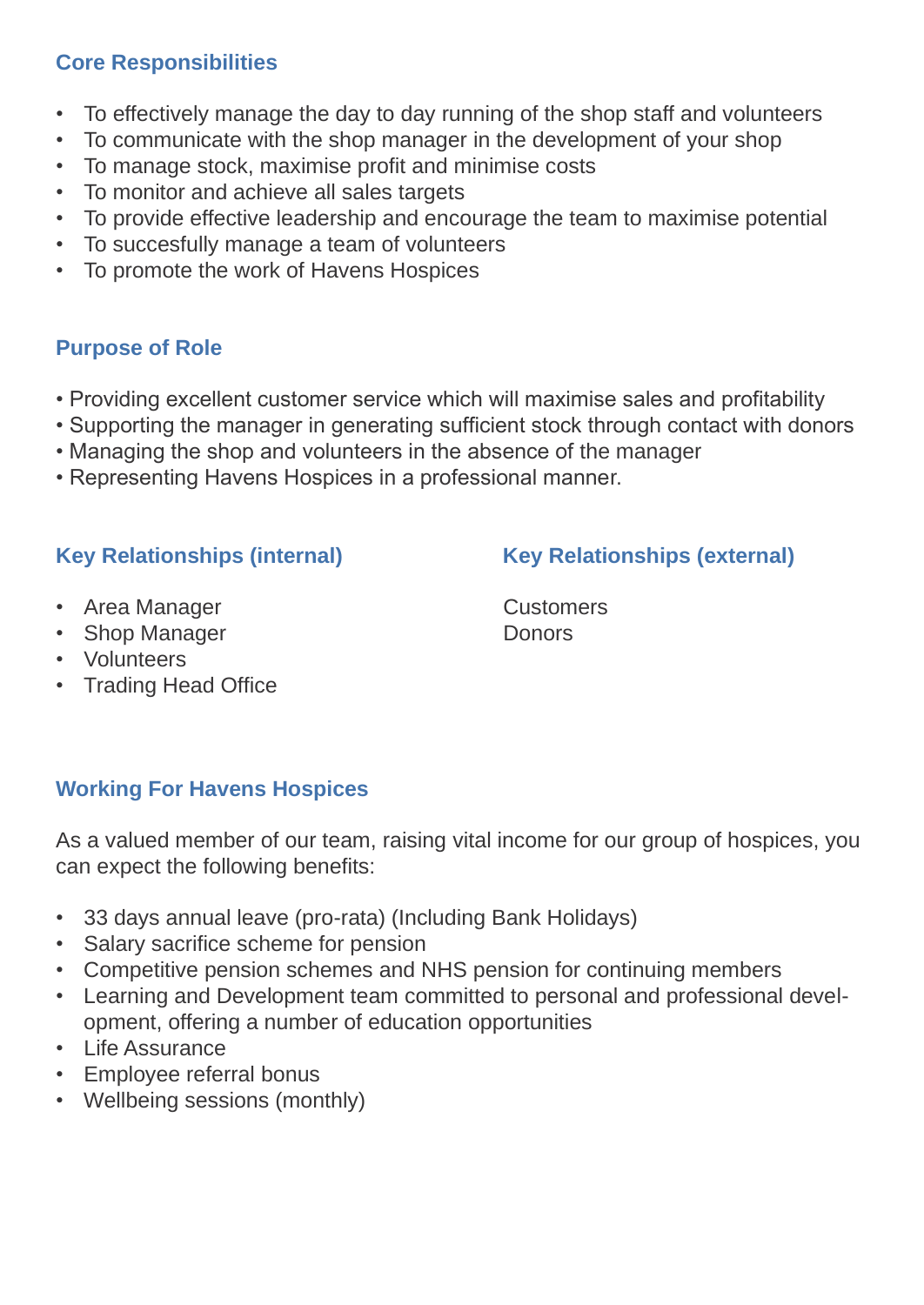# **Full Job Description**

# **Reporting to:**

Shop Manager

# **Duties & Responsibilities**

The following list is not exhaustive and is intended only to indicate the range of activities that the post holder will be required to undertake. Further duties and responsibilities may be added as identified from time to time and it is expected that the post-holder will accept all reasonable requirements and developments of the job.

# **Strategic Role as an Assistant Shop Manager**

# **Operations**

- Take full responsibility for managing the shop in the Shop Manager's absence.
- To propose action to the Shop Manager for improvements in operations.
- To maintain an awareness of developments in local shops, especially in the Charity /low cost sector, updating the Shop Manager as required.
- To maintain an awareness of the work of Havens Hospices and relevant local or national issues through press, media and local views.
- To maintain and develop good channels of communication with colleagues in other Havens Hospices Shops, local communities and organisations.

• To provide cover for other Assistant Shop Managers from time to time in other stores,as required by your Area Manager. This would usually be through negotiation and mutual agreement, although in an emergency you may be asked to cover at short notice.

# **Income/Sales**

- To ensure the shop meets sales targets in collaboration with the Shop Manager.
- To assist in developing the shop's ecommerce business
- To actively promote Gift Aid, sign up donors and achieve performance targets.
- To initiate and assist with marketing campaigns and sales promotions
- To ensure the shop is competing effectively with local competitors.

# **Judgement & Decision Making**

• To make day–to–day decisions to ensure the successful and safe trading operation of the shop.

• To decide, without reference, but with procedural guidelines, what prices to charge for individual items to maximise both turnover and income.

• To ensure that all activities are carried out in harmony with Havens Hospices mission and values and within the spirit of it's equal opportunities policy.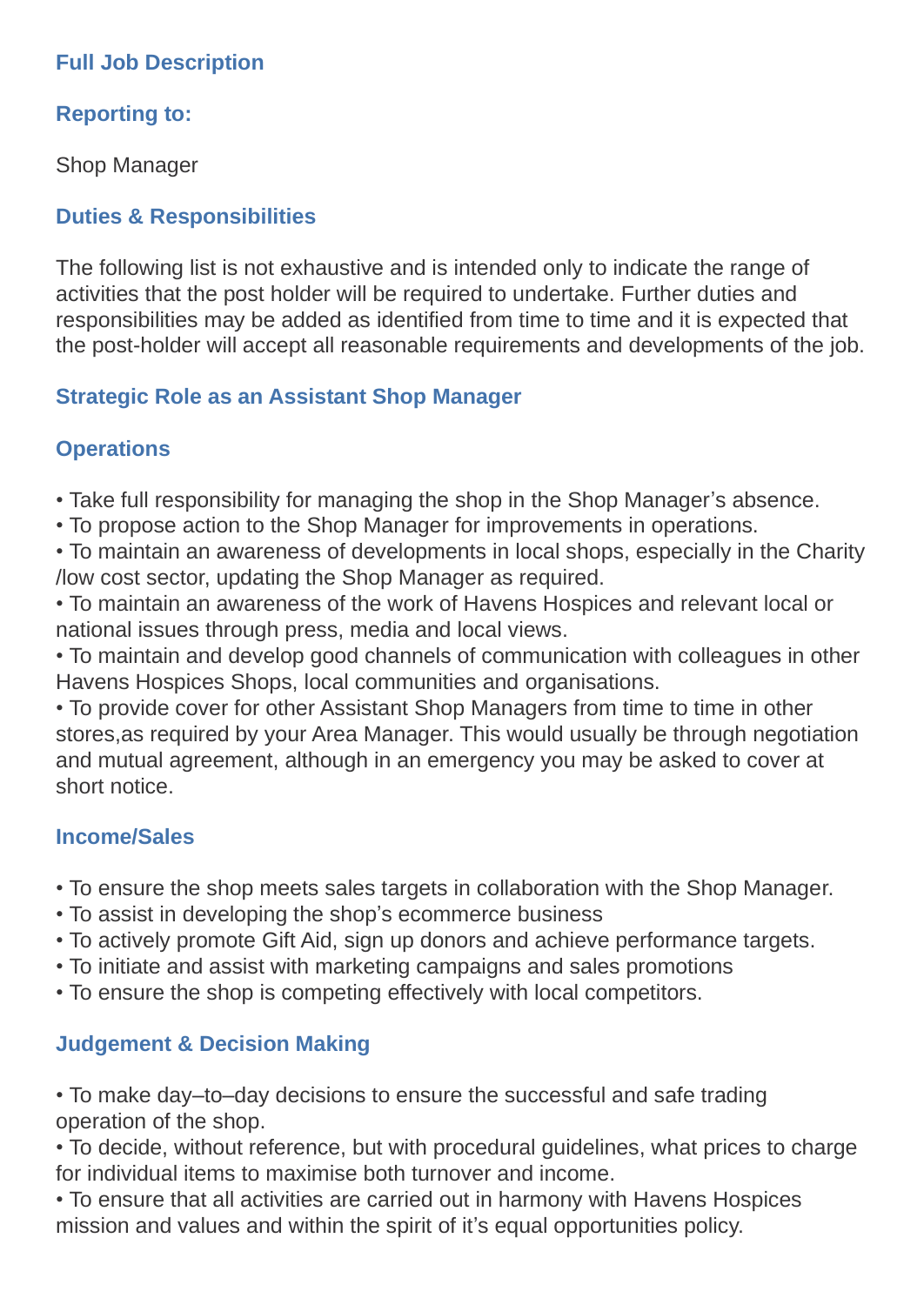## **Premises**

• In the Shop Managers absence, hold shop keys, opening and closing the premises for trading hours, ensuring that the hours are strictly adhered to, and responding to emergency call out if, and when necessary.

• Ensure the shop is kept clean and tidy and goods are displayed in an attractive and presentable manner.

• To ensure the security of Shop takings.

- To provide the best circumstances for the personal security of staff and volunteers.
- To ensure that security procedures are understood and implemented by all staff and volunteers.

• Ensure that all statutory responsibilities are met, including Fire and Health & Safety regulations.

• To inform your Shop Manager of necessary repairs and maintenance.

# **Stock Management**

To assist the Shop Manager to supervise and maximise the efficiency of the collection system.

• To assist the Shop Manager in ensuring the highest resale value of donated stock.

• Accept, sort, price and display goods for sale to maximise income within agreed guidelines.

• To ensure that all goods sold comply with safety and other legislative requirements.

• Identify and arrange for a valuation of goods that might be valuable ensuring Shop Manager's awareness.

- To apply company display, merchandising and window dressing standards.
- To control stock density and rotation.
- To assist the Shop Manager in initiating local stock and sales promotions.

# **Staff Responsibility**

• To assist the Shop Managers to lead and develop the staff and volunteers in your shop, encouraging effective communication, setting objectives and helping to foster a positive team spirit through regular team meetings.

• To assist the Shop Manager to recruit, train, support and coordinate the work of the staff and volunteers in accordance with Havens Hospices policies and procedures.

• To be responsible for the day to day health & safety and welfare of staff, including yourself, volunteers, visitors and customers.

• To assist the Shop Manager in order to ensure that staff and volunteers are adequately trained to enable them to fulfil their duties effectively.